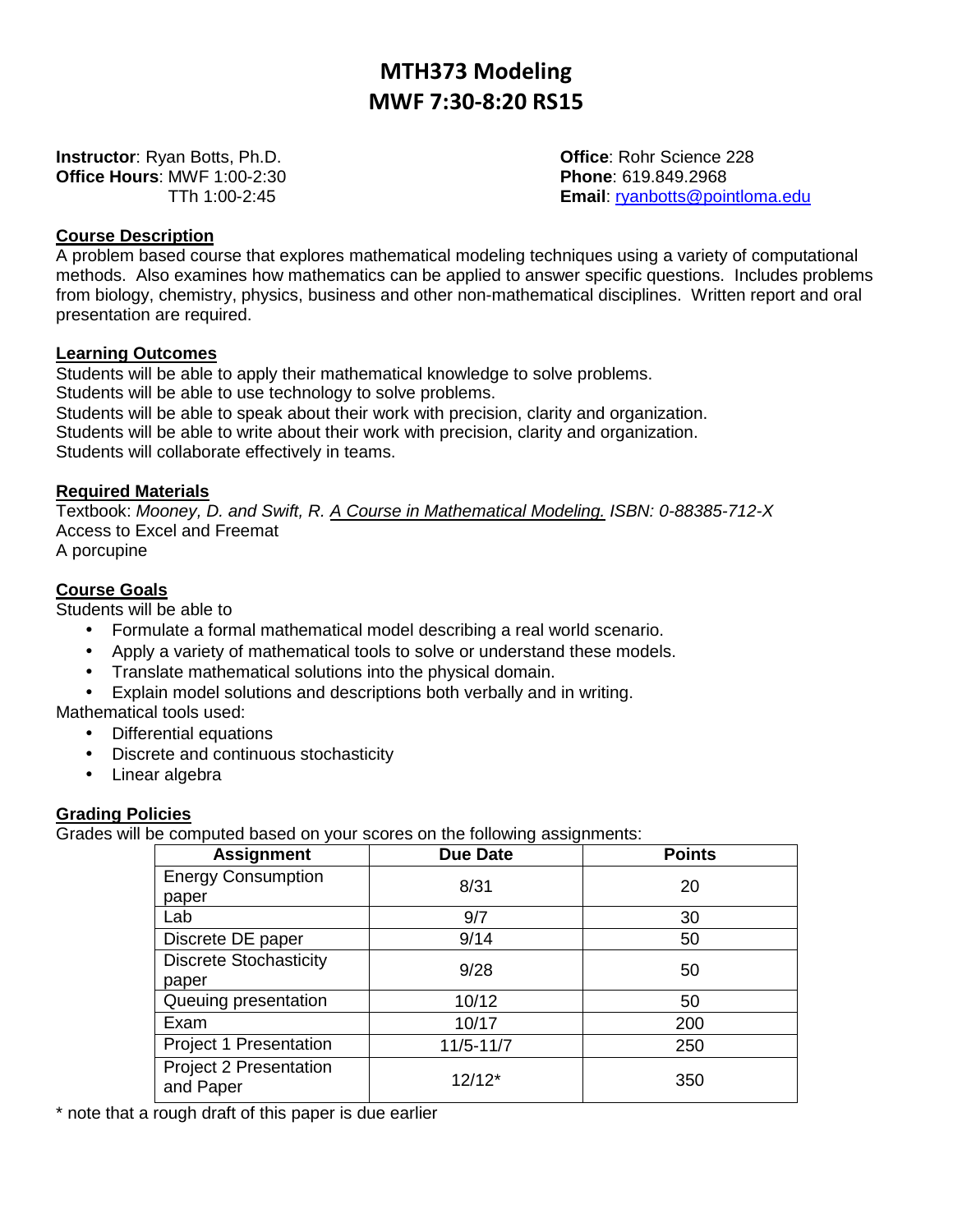Approximate minimal percentages required to obtain a given grade are:

| Grading Scale in percentages | A | в |                                                                                                         |  |
|------------------------------|---|---|---------------------------------------------------------------------------------------------------------|--|
|                              |   |   | $\parallel$ (87.5, 90) $\parallel$ (77.5, 80) $\parallel$ (67.5, 70) $\parallel$                        |  |
|                              |   |   | $\left\  [92.5, 100] \right\  [82.5, 87.5] \left\  [72.5, 77.5] \right\  [62.5, 67.5] \right\ $         |  |
|                              |   |   | $\parallel$ [90, 92.5) $\parallel$ [80, 82.5) $\parallel$ [70, 72.5) $\parallel$ [60, 62.5) $\parallel$ |  |

- **Late work**. A written assignment or computer assignment is late if it is not received at the beginning of class on the due date. Late work will not be accepted. Make-up tests (or the exam) will be given only by arrangement with the instructor for reasons of documented emergency.
- **Format for Projects**. Assignments collected must be prepared in a style suitable for grading. The projects will be graded on clarity and writing quality.
	- o the organization must be easy to follow
	- o the work must be typed
	- $\circ$  complete solutions must be written for problems (not just answers); solutions must be clearly marked
	- o use complete sentences to answer questions

## **Attendance:**

Attendance is expected at each class session. In the event of an absence you are responsible for the material covered in class and the assignments given that day.

Regular and punctual attendance at all classes in which a student is registered is considered essential to optimum academic achievement. Therefore, regular attendance and participation in each course are minimal requirements to be met. There are no allowed or excused absences except when absences are necessitated by certain university-sponsored activities and are approved in writing by the Provost. Whenever the number of accumulated absences in a class, for any cause, exceeds ten percent of the total number of class meetings, the faculty member has the option of filing a written report to the Vice Provost for Academic Administration which may result in de-enrollment, pending any resolution of the excessive absences between the faculty member and the student…If the date of de-enrollment is past the last date to withdraw from a class, the student will be assigned a grade of W or WF (no grade). There are no refunds for courses where a deenrollment was processed." (see catalog for full text)

## **Class Enrollment:**

It is the student's responsibility to maintain his/her class schedule. Should the need arise to drop this course (personal emergencies, poor performance, etc.), the student has the responsibility to follow through (provided the drop date meets the stated calendar deadline established by the university), not the instructor. Simply ceasing to attend this course or failing to follow through to arrange for a change of registration (drop/add) may easily result in a grade of F on the official transcript.

## **Academic Accommodations:**

While all students are expected to meet the minimum academic standards for completion of this course as established by the instructor, students with disabilities may require academic accommodations. At Point Loma Nazarene University, students requesting academic accommodations must file documentation with the Disability Resource Center (DRC), located in the Bond Academic Center. Once the student files documentation, the Disability Resource Center will contact the student's instructors and provide written recommendations for reasonable and appropriate accommodations to meet the individual needs of the student. This policy assists the university in its commitment to full compliance with Section 504 of the Rehabilitation Act of 1973, the Americans with Disabilities (ADA) Act of 1990, and ADA Amendments Act of 2008, all of which prohibit discrimination against students with disabilities and guarantees all qualified students equal access to and benefits of PLNU programs and activities.

Students with learning disabilities who may need accommodations should discuss options with the instructor during the first two weeks of class.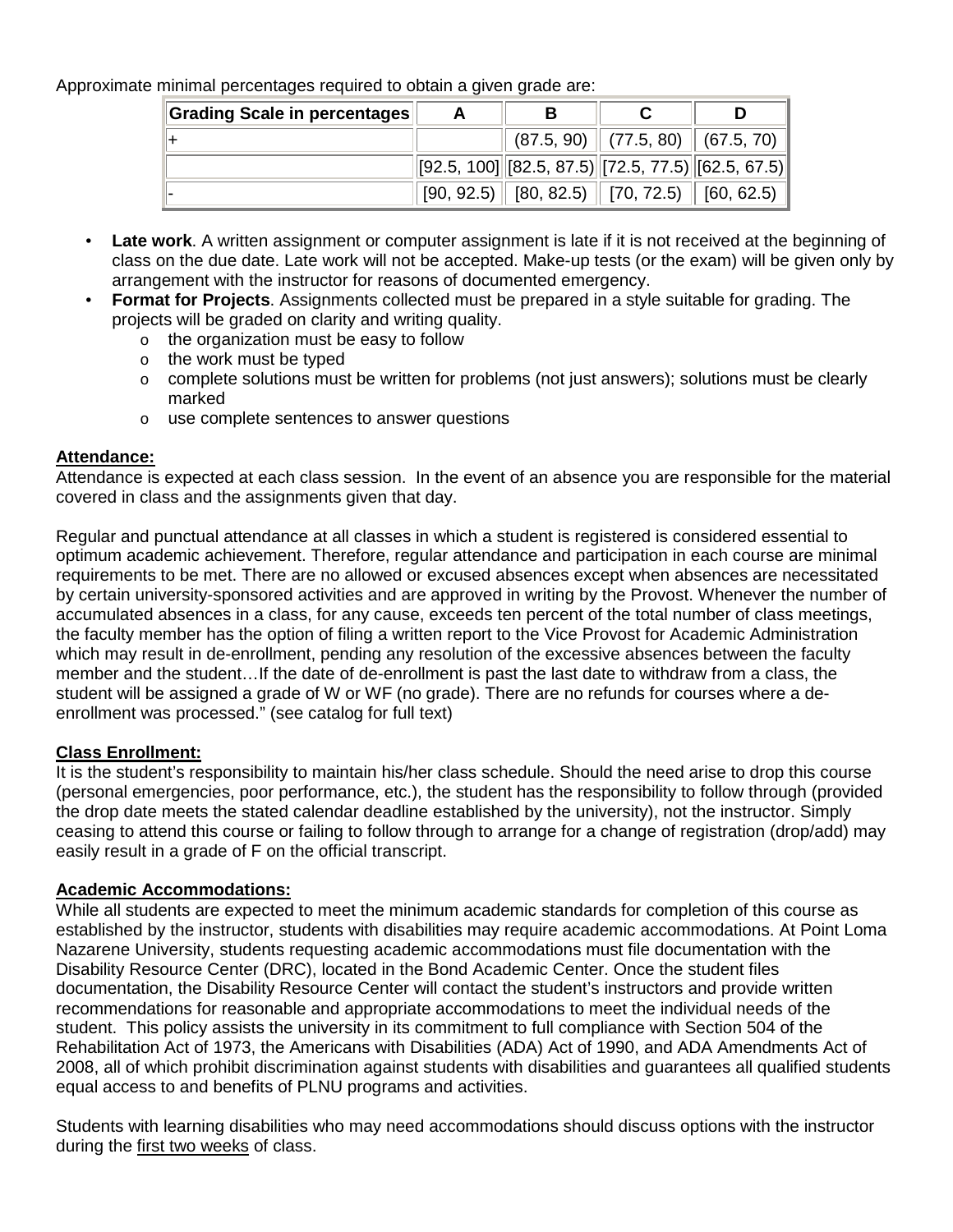## **Academic Honesty:**

The Point Loma Nazarene University community holds the highest standards of honesty and integrity in all aspects of university life. Academic honesty and integrity are strong values among faculty and students alike. Any violation of the university's commitment is a serious affront to the very nature of Point Loma's mission and purpose.

Academic dishonesty is the act of presenting information, ideas, and/or concepts as one's own when in reality they are the results of another person's creativity and effort. Such acts include plagiarism, copying of class assignments, and copying or other fraudulent behavior on examinations. For more details on PLNU's policy go to: http://www.pointloma.edu/experience/academics/catalogs/undergraduate-catalog/point-lomaeducation/academic-policies

A student who is caught cheating on any item of work will receive a zero on that item and may receive an "F" for the semester. See the PLNU Catalog for a further explanation of the PLNU procedures for academic dishonesty.

## **Final Exam: 8:00-10:00 Dec. 12, 2012**

The final exam date and time is set by the university at the beginning of the semester and may not be changed by the instructor. Only in the case that a student is required to take three exams during the same day of finals week is an instructor authorized to change the exam date and time for that particular student.